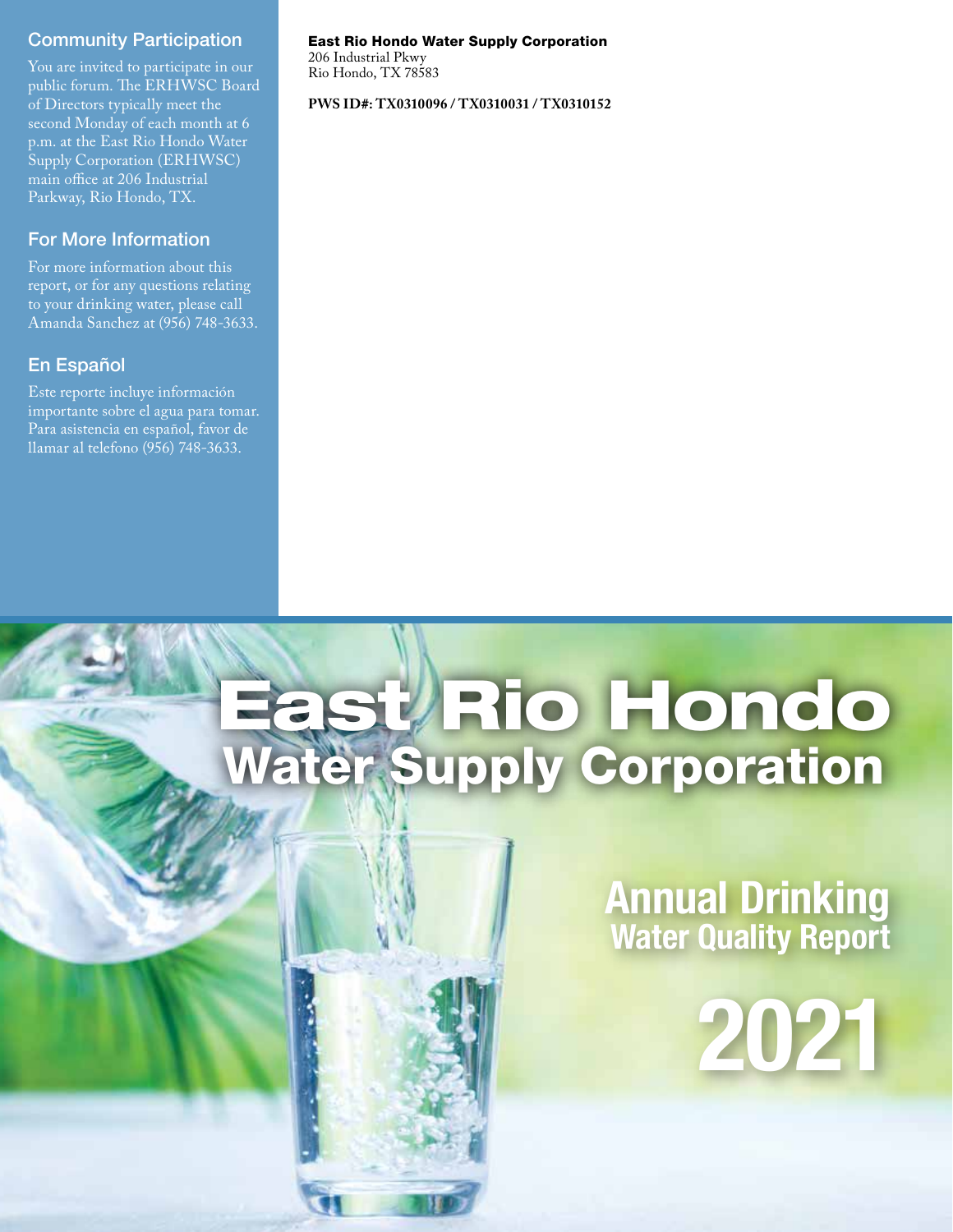We are once again pleased to present our annual water quality report covering all testing performed between January 1 and December 31, 2021. Over the years we have dedicated ourselves to producing drinking water that meets all state and federal standards. We continually strive to adopt new methods for delivering the best-quality drinking water to you. As new challenges to drinking water safety emerge, we remain vigilant in meeting the goals of source water protection, water conservation, and community education, while continuing to serve the needs of all our water users. Please remember that we are always available should you ever have any questions or concerns about your water.

#### Water Sources

The sources of drinking water (both tap water and bottled water) include rivers, lakes, streams, ponds, reservoirs, springs, and wells. As water travels over the surface of the land or through the ground, it dissolves naturallyoccurring minerals, and in some cases, radioactive material, and can pick up substances resulting from the presence of animals or from human activity. Contaminants that may be present in source water before treatment include:

- Microbial contaminants, such as viruses and bacteria, which may come from sewage treatment plants, septic systems, agricultural livestock operations and wildlife.
- Inorganic contaminants, such as salts and metals, which can be naturally-occurring or result from urban storm water runoff, industrial or domestic wastewater discharges, oil and gas production, mining, or farming.
- Pesticides and herbicides, which may come from a variety of sources such as agriculture, urban storm water runoff, and residential uses.
- Organic chemical contaminants, including synthetic and volatile organic chemicals, which are by-products of industrial processes and petroleum production, and can also come from gas stations, urban storm water runoff, and septic systems.
- Radioactive contaminants, which can be naturally occurring or be the result of oil and gas production and mining activities.

#### Where Do We Get Our Drinking Water?

Depending on where you live in the East Rio Hondo Water Supply Corporation (ERHWSC) service area, you may receive processed Rio Grande River water from one of the two Surface Water Treatment plants operated by ERHWSC. ERHWSC has operated the 3.2-million-gallonper-day (MGD) Nelson Rd. Water Treatment Plant since 1982 and began operating the 8.0 MGD Martha Ann Simpson Surface Water Treatment Plant on FM 510 in 2009. Raw (untreated) water is pumped from the Rio Grande River by Cameron County Irrigation District. #2 to both of the surface water treatment facilities. After treatment, both of the plants have the capability to deliver potable water to most locations in the ERHWSC service area. Members of the Arroyo City area receive water produced by ERHWSC through an interconnecting pipeline located on FM 1847. Members in the north and northwest areas of the system may receive water from the North Cameron Regional Water Supply Corporation (NCRWSC) Reverse Osmosis Groundwater Plant, or from Harlingen Waterworks System (HWWS) via an interconnect pipeline and pump station with ERHWSC. Members from the southwest area may receive water from Olmito Water Supply Corporation (OWSC) via an interconnecting pipeline. Analyses for all five water sources are included in this report. Rio Grande River water for the Rio Grande Valley is stored in the both Amistad and Falcon reservoirs. These reservoirs fluctuate in level, depending on inflows from other states and from Mexico. Water quality varies depending on which area of the Rio Grande watershed the flow originates from.

#### Cryptosporidium and Drinking Water

You may be more vulnerable than the general population to certain microbial contaminants such as Cryptosporidium, in drinking water. Infants, some elderly, or immunocompromised persons such as those undergoing chemotherapy for cancer; persons who have undergone organ transplants; those who are undergoing treatment with steroids; and people with HIV/AIDS or other immune system disorders, can be particularly at risk from infections. You should seek advice about drinking water from your physician or health care providers. Additional guidelines on appropriate means to lessen the risk of infection by Cryptosporidium are available from the Safe Drinking Water Hotline (800-426-4791).

*\* In 2017 East Rio Hondo WSC began operating an Ultra-Violet Disinfection System at the Martha A. Simpson Water Treatment Plant on FM 510 that is capable of neutralizing Cryptosporidium. This system adds an extra layer of disinfection to the traditional treatment process to better safeguard our customers.*

#### Lead and Drinking Water

If present, elevated levels of lead can cause serious health problems, especially for pregnant women and young children. Lead in drinking water is primarily from materials and components associated with service lines and home plumbing. This water supply is responsible for providing high quality drinking water, but cannot control the variety of materials used in plumbing components. When your water has been sitting for several hours, you can minimize the potential for lead exposure by flushing your tap for 30 seconds to 2 minutes before using water for drinking or cooking. If you are concerned about the lead in your water, you may wish to have your water tested. Information on lead in drinking water, testing methods, and steps you can take to minimize exposure is available from the EPA Safe Drinking Water Hotline at 1-800-426-4791 or at http:// www.epa.gov/safewater/lead.

#### All Drinking Water May Contain Contaminants

To ensure that tap water is safe to drink, the U.S. EPA prescribes regulations limiting the amount of certain contaminants in water provided by public water systems. U.S. Food and Drug Administration regulations establish limits for contaminants in bottled water, which must provide the same protection for public health. Drinking water, including bottled water, may reasonably be expected to contain at least small amounts of some contaminants. The presence of contaminants does not necessarily indicate that water poses a health risk.

Contaminants may be found in drinking water that may cause taste, color, or odor problems. These types of problems are not necessarily causes for health concerns. For more information on taste, odor, or color of drinking water, please contact our business office. For more information about contaminants and potential health effects, call the U.S. EPA's Safe Drinking Water Hotline at (800) 426-4791.

#### Secondary Constituents

The TCEQ (Texas Commission on Environmental Quality) has completed an assessment of your source water, and results indicate that some of our sources are susceptible to certain contaminants. The sampling requirements for your water system are based on this susceptibility and previous sample data. Any detection of these contaminants will be found in this consumer confidence report. For more information on source water assessments and protection efforts, contact TCEQ Region 15 office at (956) 425-6010.

ERHWSC is required by the Texas Water Development Board to conduct an Annual Water Loss Audit. During 2021, ERHWSC reported an annual water loss of 7,999,813 gallons or 0.9 % of total water produced. Water loss originates from water theft, water line breaks and leakage, as well as from flushing mains.